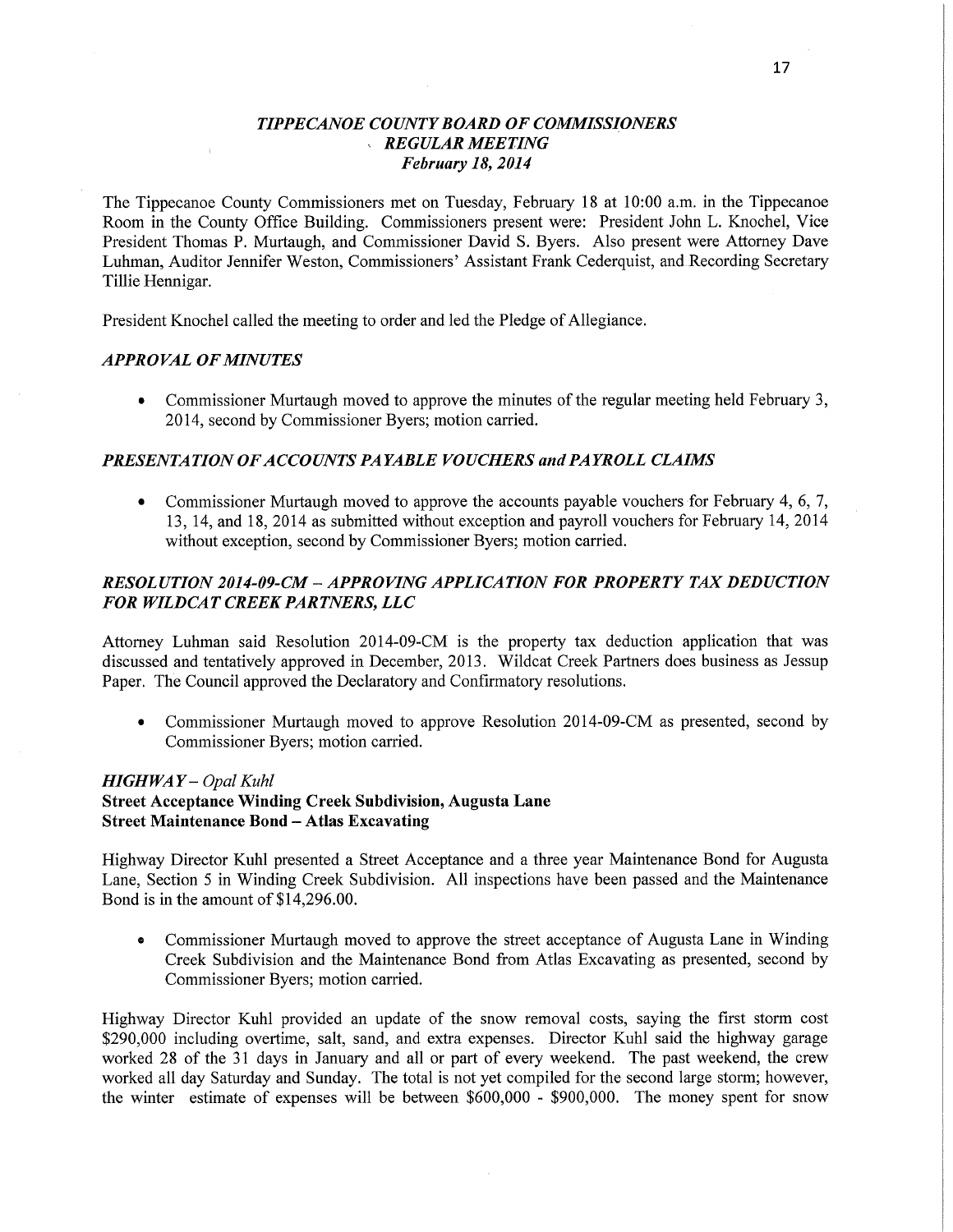removal will affect the money available for road paving and repair during the remainder of the year which Director Kuhl said is unfortunate because the winter that we have had is more damaging to the roads than normal.

## *ACCOUNTING* SER VI CES *AGREEMENT — Jennifer Weston*

Auditor Weston requested approval of a contract with Char's Accounting Services, LLC. The owner is Charlene Brown, a former State Board of Accounts employee who is now an independent contractor. Assistance is needed with the software conversion; specifically, a service is needed, called **a** *crosswalk*  from the old chart of accounts to the new chart of accounts. The project is time-consuming and additional resources and knowledge is crucial to meet upcoming deadlines and reporting requirements. Charlene is familiar with the reporting requirements for State Board of Accounts, DLGF, and the Gateway software. The cost for services is \$60.00 per hour and Auditor Weston estimates it will cost a maximum of \$7,200. The funds will come from the Ineligible Homestead Fund.

**0** Commissioner Murtaugh moved to approve the Accounting Services Agreement with Char's Account Services, LLC as presented, second by Commissioner Byers; motion carried.

## *UPDATE PARKING GARAGE POLICY* — *Shirley Mennen*

Human Resources Coordinator Mennen presented an updated Parking Garage Policy to remove Denison, the former management company; add an addendum with the current management company; update the employee parking fees so all employees without a reserved **space** will pay the \$10 fee per month (previously part time employees paid \$5 per month); include public parking fees and the monthly parking fees for the condominium owners. The updated policy has been reviewed by the attorney.

**0** Commissioner Murtaugh moved to approve the updated Parking Garage policy as presented, second by Commissioner Byers; motion carried.

#### *SPONSORSHIP A GREEMEN T* **—** *Rebecca Humphrey*

Cary Home Director Humphrey said Tippecanoe Arts Federation asked Cary Home to request permission to use the parking garage on April 5, 2014 from 11:00 a.m. to 7:00 p.m. for an event. Set up would begin at  $11:00$  a.m.; the event is scheduled from 2:00 p.m. to  $6:00$  p.m. with clean up until 7:00 p.m. Normally, the event is on the bridge but the bridge will be closed for repairs during the time of the event. Director Humphrey said Tippecanoe Arts Federation provides after school programming and extracurricular art specific activities for Youth Services. They also offer classes at Cary Home. The Sponsorship agreemen<sup>t</sup> includes the required insurance.

• Commissioner Murtaugh moved to approve the Sponsorship Agreement as presented, second by Commissioner Byers; motion carried.

*GRANTS* **—** *Laurie Wilson*  **Permission** to **Accept Grant**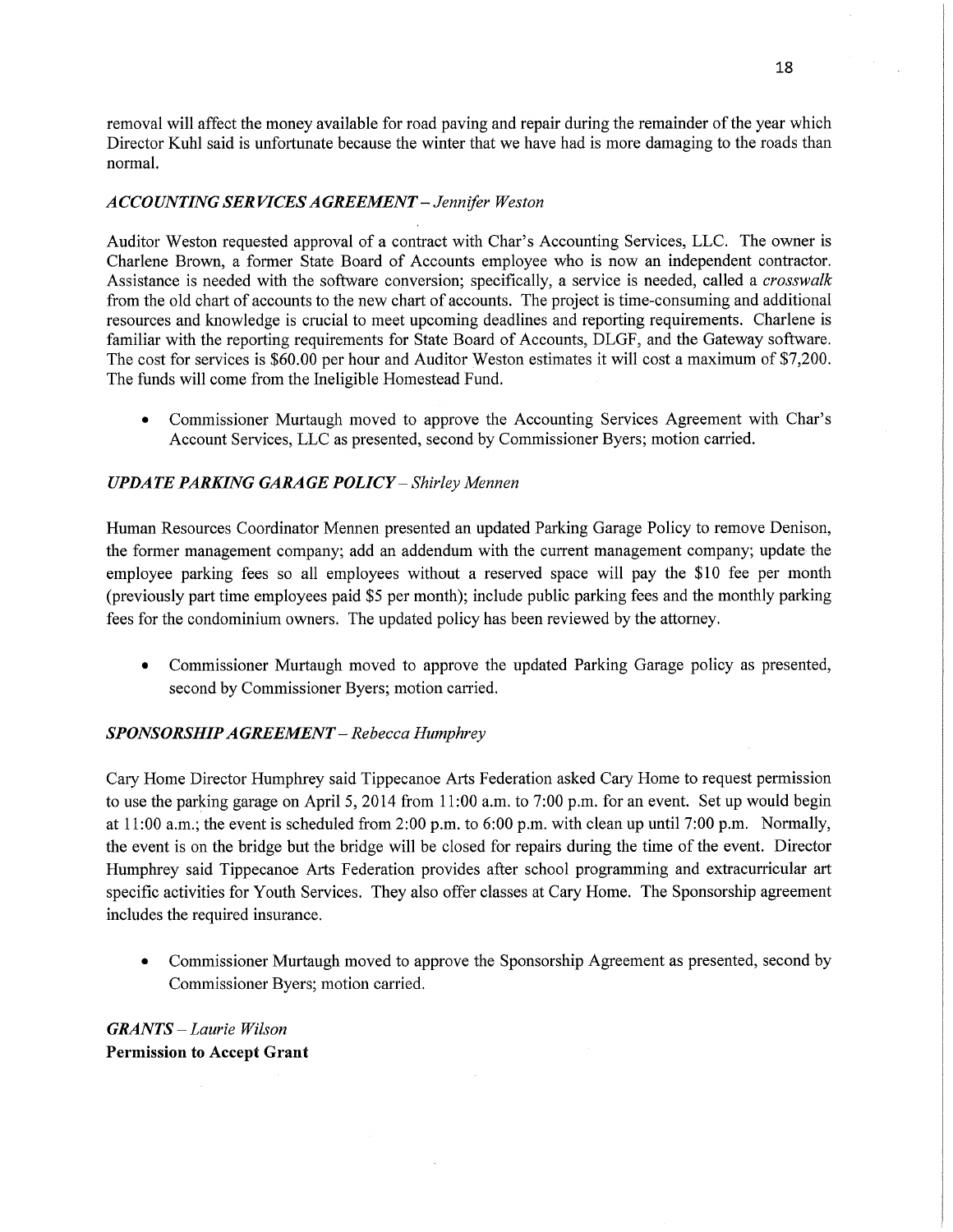Grant Facilitator Wilson requested permission to accept two grants in the amount of \$5,071.00 for TEMA from the Indiana Department of Homeland Security (IDHS) for Hazardous Materials Team Qualification Program. The money will be used to purchase HAZ MAT personal protection equipment. The funding for the first grant comes from the 2013 State Homeland Security Program (SHSP).

Grant Facilitator Wilson said the second grant is from IDHS in the amount of \$1,257.53. It is also for TEMA for HAZ MAT equipment but is funded from the 2011 SHSP.

**0** Commissioner Murtaugh nioved to approve the acceptance of two grants for TEMA in the amount of \$5,071.00 and \$1,257.53 as presented, second by Commissioner Byers; motion carried.

# *APPOINTMENTS T 0 T IPPE CANOE* C0 *UNTY REDEVEL 0PMENT COMMISSION*

President Knochel said Jeff Kessler has resigned from the Redevelopment Commission board and he will be replaced by Bill Price.

**0** Commissioner Murtaugh moved to appoint Bart Burrell, Linda Day, John Knochel, and William Price to the Tippecanoe County Redevelopment Commission, second by Commissioner Byers; motion carried.

Attorney Luhman clarified that Bart Burrell, John Knochel, and William Price are the voting members of the board; Linda Day is the non-voting advisory board member.

# *COMMON CONSTRUCTION* WA GE *COMMITTEE APPOINTMENTS*

**0** Commissioner Murtaugh moved to appoint **Frank** Cederquist to the Tippecanoe and Lafayette School Corporation Common Construction Wage Committees, second by Commissioner Byers; motion carried.

#### *UNFINISHED/NEW BUSINESS*

Commissioner Byers stated he received a call from citizens who recently used the Fairgrounds for a cattle show. They were very pleased with the Fairground workers promptness to snow removal.

## *REPORTS* ON *FILE*

President Knochel said the following reports will on file in the Commissioners' office:

- **Central Mail and Duplicating**
- **I** Circuit Court

## *PUBLIC COMMENT*